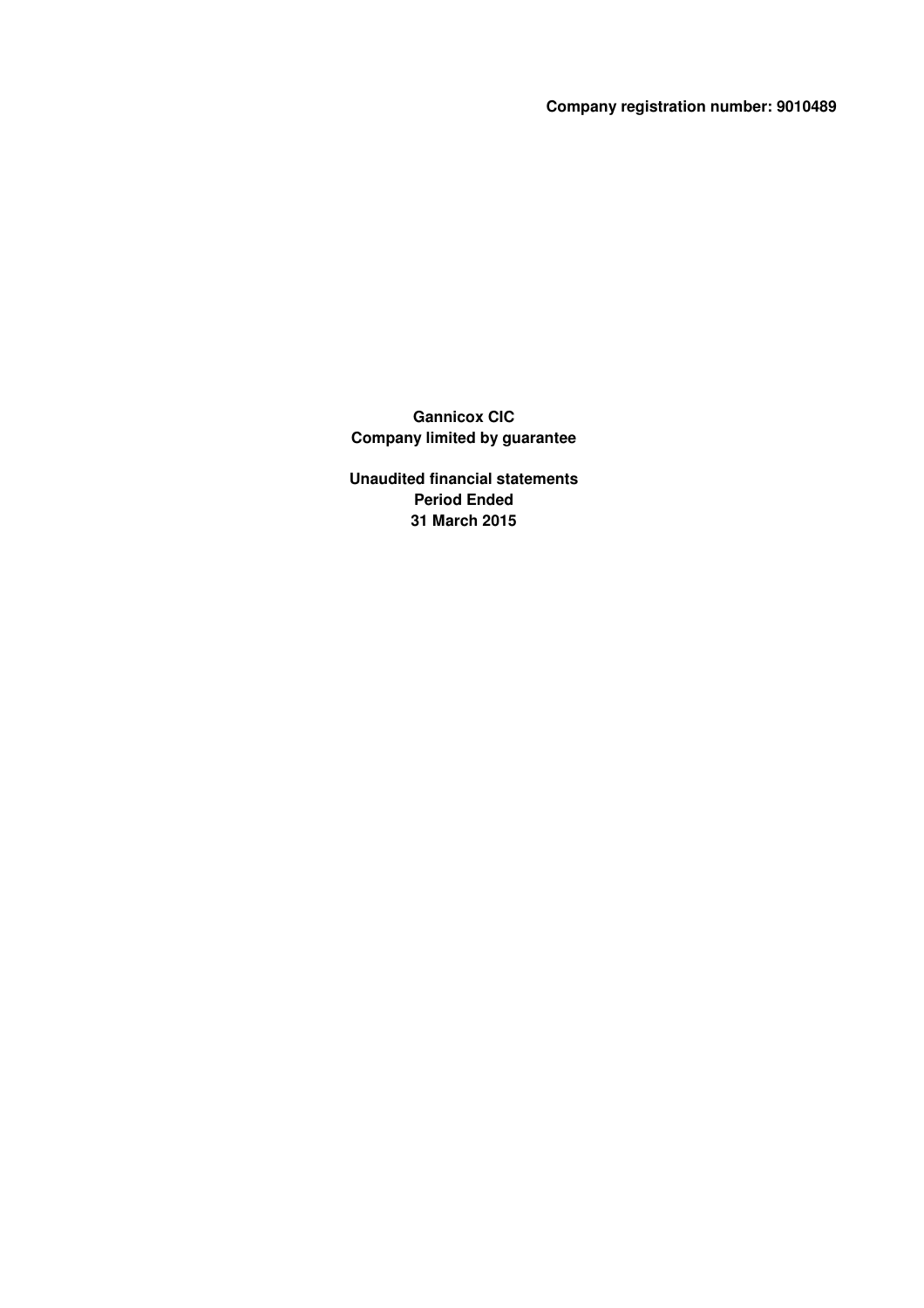# **Company information**

| <b>Directors</b>        | W Steffen<br>Mrs S Steffen<br>P C Curwen<br>Mrs T H Curwen                          |
|-------------------------|-------------------------------------------------------------------------------------|
| <b>Secretary</b>        | W Steffen                                                                           |
| <b>Company number</b>   | 9010489                                                                             |
| <b>Business address</b> | <b>Gannicox House</b><br>57 Cainscross Road<br>Stroud<br>Gloucestershire<br>GL5 4EX |
| <b>Accountants</b>      | Wenn Townsend<br>5 Gosditch Street<br>Cirencester<br>Gloucestershire<br>GL7 2AG     |
| <b>Bankers</b>          | Santander UK Business<br><b>Bridle Road</b><br><b>Bootle</b><br>L30 4GB             |
| <b>Solicitors</b>       | <b>Bates Wells and Braithwaite</b><br>2-6 Cannon Street<br>London<br>EC4M 6YH       |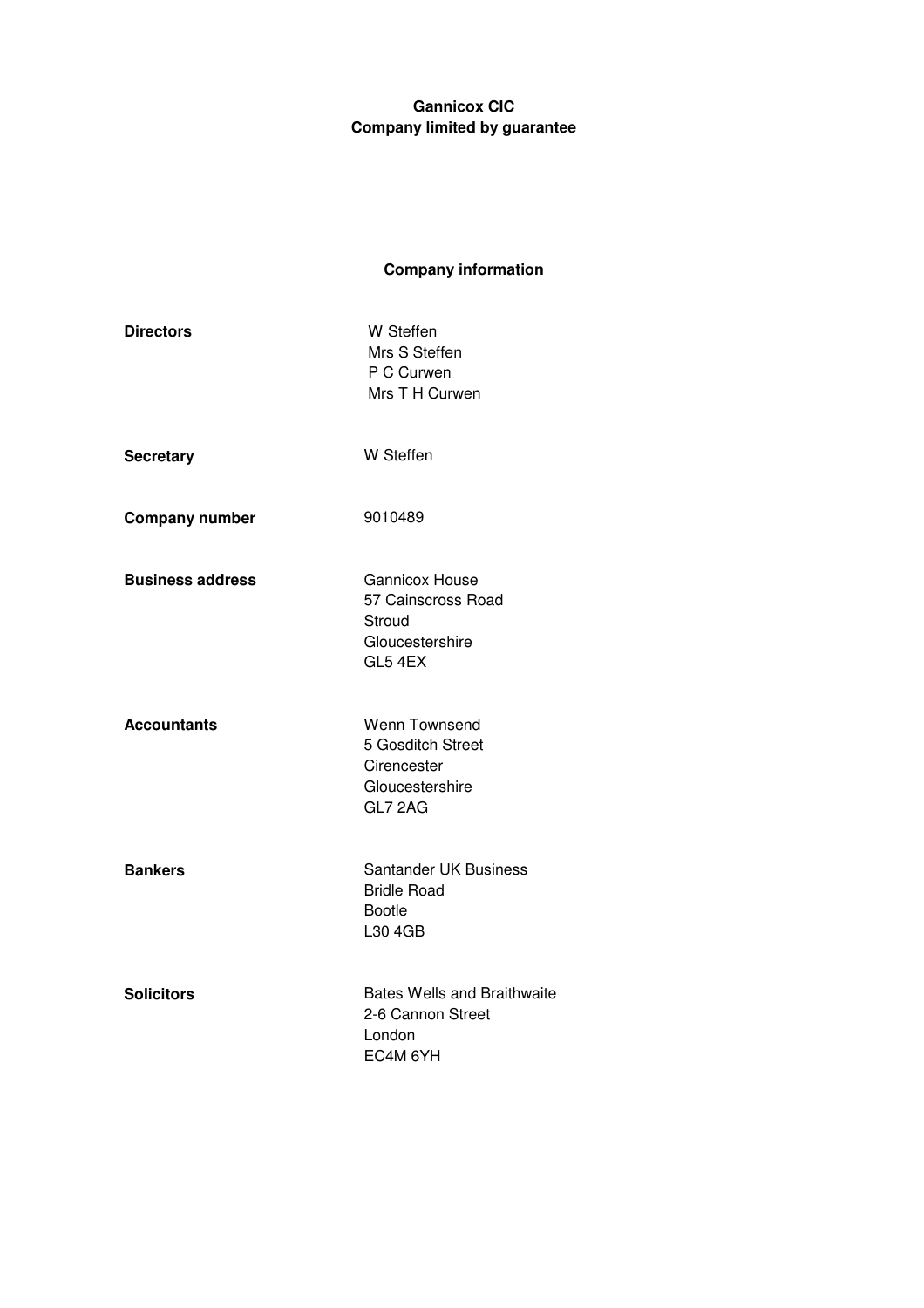# **Contents**

|                                           | Page    |
|-------------------------------------------|---------|
| Directors report                          | 1       |
| Assurance report                          | 2       |
| Statement of income and retained earnings | 3       |
| Statement of financial position           | $4 - 5$ |
| Notes to the financial statements         | 6 - 12  |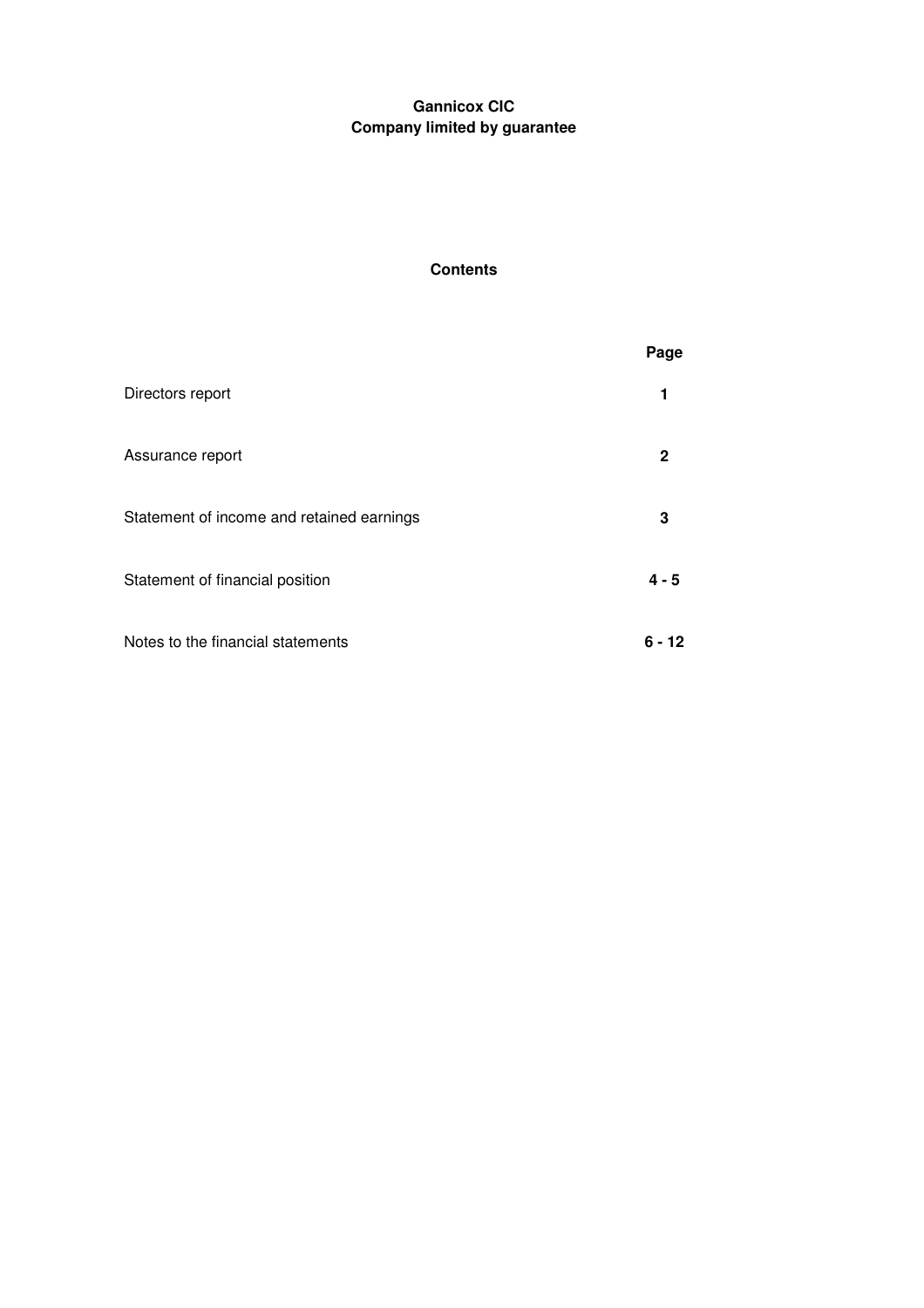## **Directors report Period ended 31 March 2015**

The directors present their report and the unaudited financial statements of the company for the period ended 31 March 2015.

## **Directors**

The directors who served the company during the period were as follows:

W Steffen Mrs S Steffen P C Curwen Mrs T H Curwen

## **Small company provisions**

This report has been prepared in accordance with the provisions applicable to companies entitled to the small companies exemption.

This report was approved by the board of directors on 9 September 2015 and signed on behalf of the board by:

W Steffen **Director**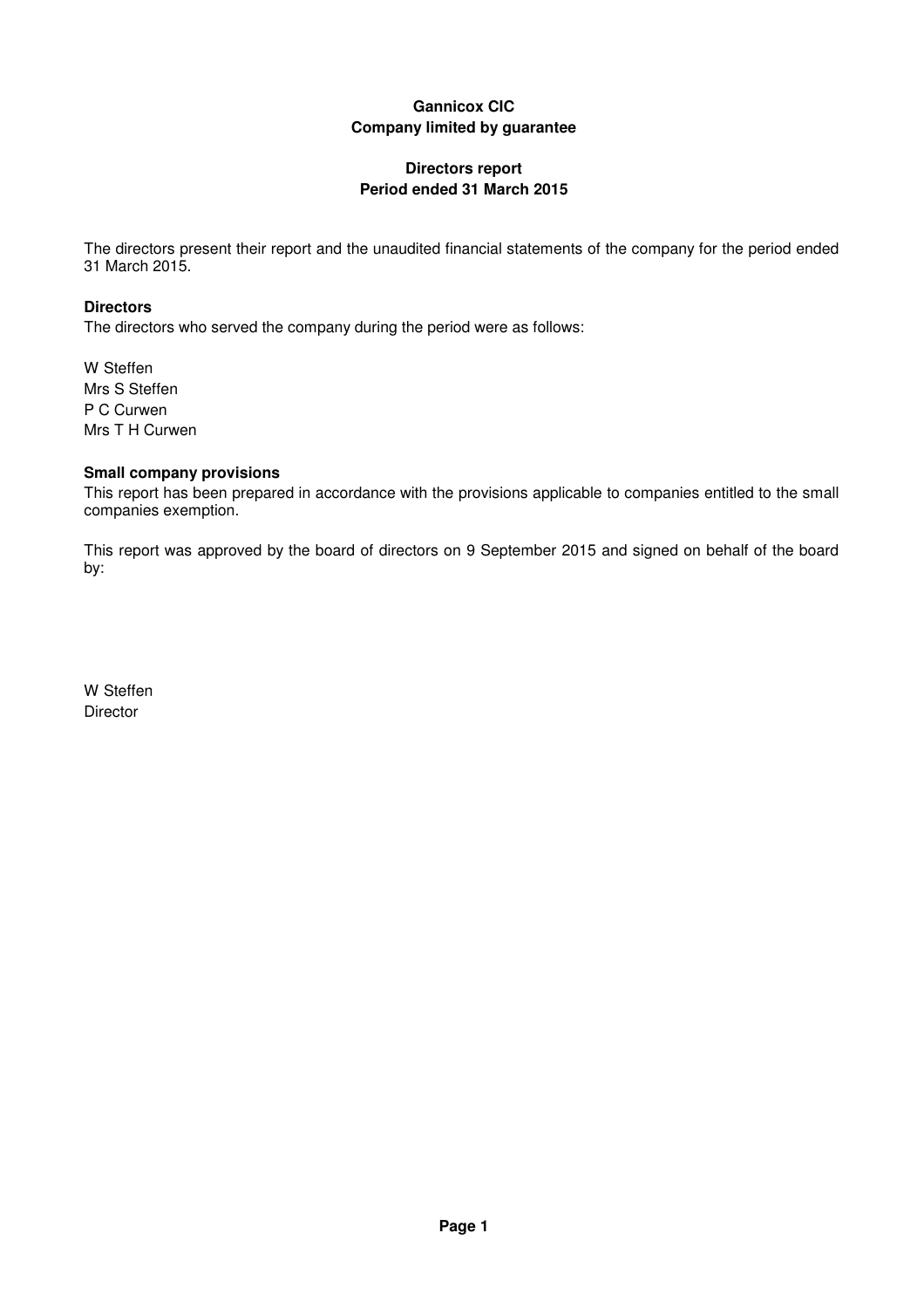## **Independent chartered accountants review report to the directors, as a body, of Gannicox CIC Period ended 31 March 2015**

We have reviewed the financial statements of Gannicox CIC for the period ended 31 March 2015 which comprise statement of income and retained earnings, statement of financial position and the related notes on pages 6 to 12. The financial reporting framework that has been applied in their preparation is applicable law and the United Kingdom Accounting Standards (United Kingdom Generally Accepted Accounting Practice). This report is made solely to the company's directors, as a body, in accordance with the terms of our engagement letter . Our review has been undertaken so that we may state to the company's directors, as a body, those matters we have agreed with them in our engagement letter and for no other purpose. To the fullest extent permitted by law, we do not accept or assume any responsibility to anyone other than the company and the company's directors, as a body, for our work, for this report or the conclusions we have formed.

### **Directors responsibility for the financial statements**

As explained more fully in the directors responsibilities statement set out on page 4, the directors are responsible for the preparation of the financial statements and for being satisfied that they give a true and fair view.

#### **Accountants' responsibility**

Our responsibility is to express a conclusion based on our review of the financial statements. We conducted our review in accordance with International Standard on Review Engagements (ISRE) 2400 (Revised), Engagements to review historical financial statements, and ICAEW Technical Release TECH 09/13AAF. ISRE 2400 also requires us to comply with the ICAEW Code of Ethics.

#### **Scope of assurance review**

A review of financial statements in accordance with ISRE 2400 (Revised) is a limited assurance engagement. We have performed additional procedures to those required under a compilation engagement. These primarily consist of making enquiries of management and others within the entity, as appropriate, applying analytical procedures and evaluating the evidence obtained. The procedures performed in a review are substantially less than those performed in an audit conducted in accordance with International Standards on Auditing (UK and Ireland). Accordingly, we do not express an audit opinion on these financial statements.

### **Conclusion**

Based on our review, nothing has come to our attention that causes us to believe the financial statements have not been prepared:

- so as to give a true and fair view of the state of the company's affairs as at 31 March 2015, and of its profit for the period then ended;
- in accordance with United Kingdom Generally Accepted Accounting Practice; and
- in accordance with the Companies Act 2006.

Wenn Townsend 5 Gosditch Street **Cirencester Gloucestershire** GL7 2AG

Date: 10 September 2015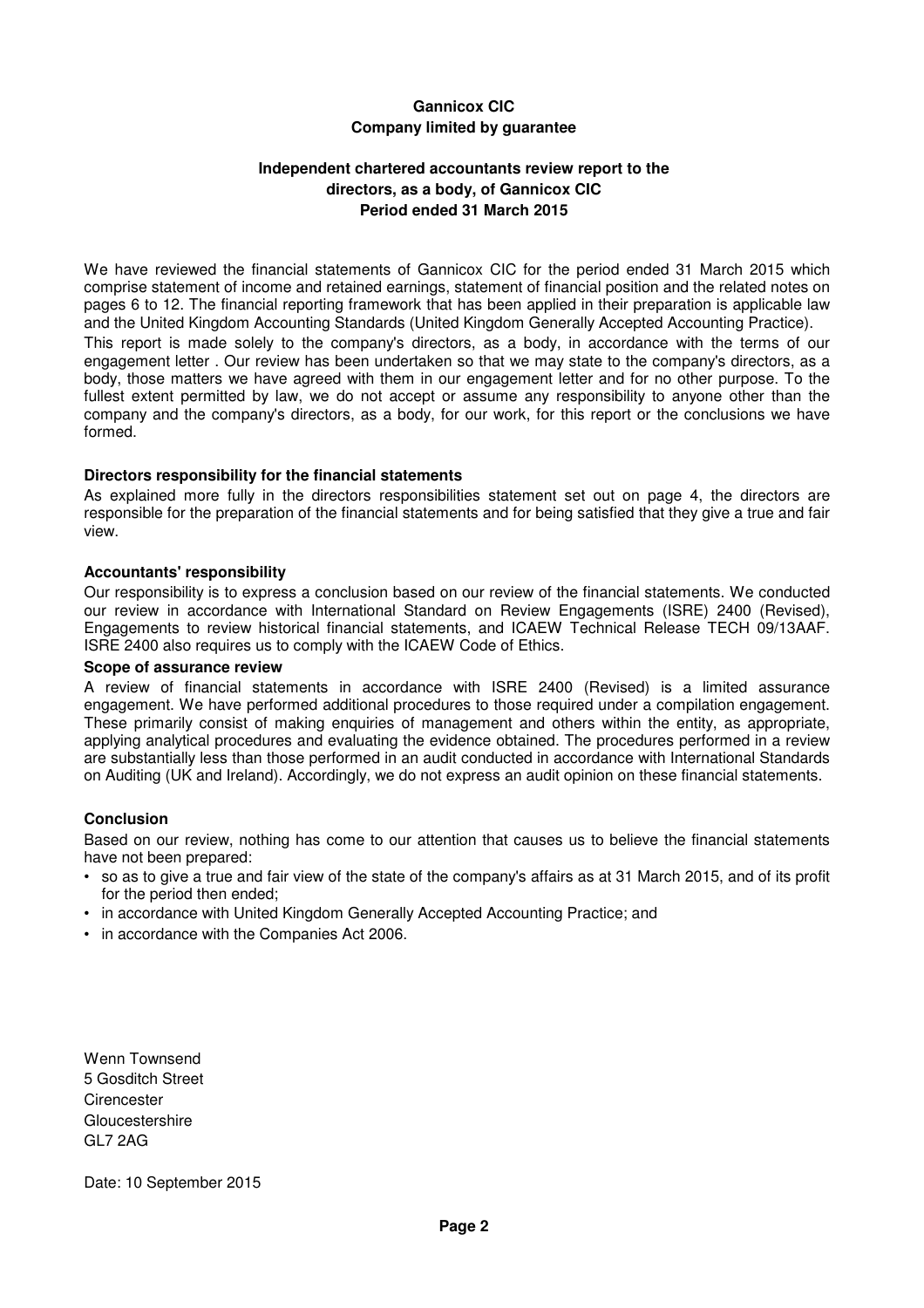## **Statement of income and retained earnings Period ended 31 March 2015**

|                                                                   |             | <b>Period</b><br>ended |
|-------------------------------------------------------------------|-------------|------------------------|
|                                                                   | <b>Note</b> | 31/03/15               |
|                                                                   |             | £                      |
| <b>Turnover</b>                                                   | 4           | 121,591                |
| <b>Gross profit</b>                                               |             | 121,591                |
| Administrative expenses                                           |             | (94, 945)              |
| Other operating income                                            | 5           | 842                    |
| <b>Operating profit</b>                                           |             | 27,488                 |
| Other interest receivable and similar income                      | 7           | 33                     |
| Profit on ordinary activities before taxation                     |             | 27,521                 |
| Tax on profit on ordinary activities                              | 8           | (5,748)                |
| Profit for the financial period and total<br>comprehensive income |             | 21,773                 |
| Retained earnings at the start of the period                      |             |                        |
| Retained earnings at the end of the period                        |             | 21,773                 |
|                                                                   |             |                        |

All the activities of the company are from continuing operations.

**The notes on pages 6 to 12 form part of these financial statements.**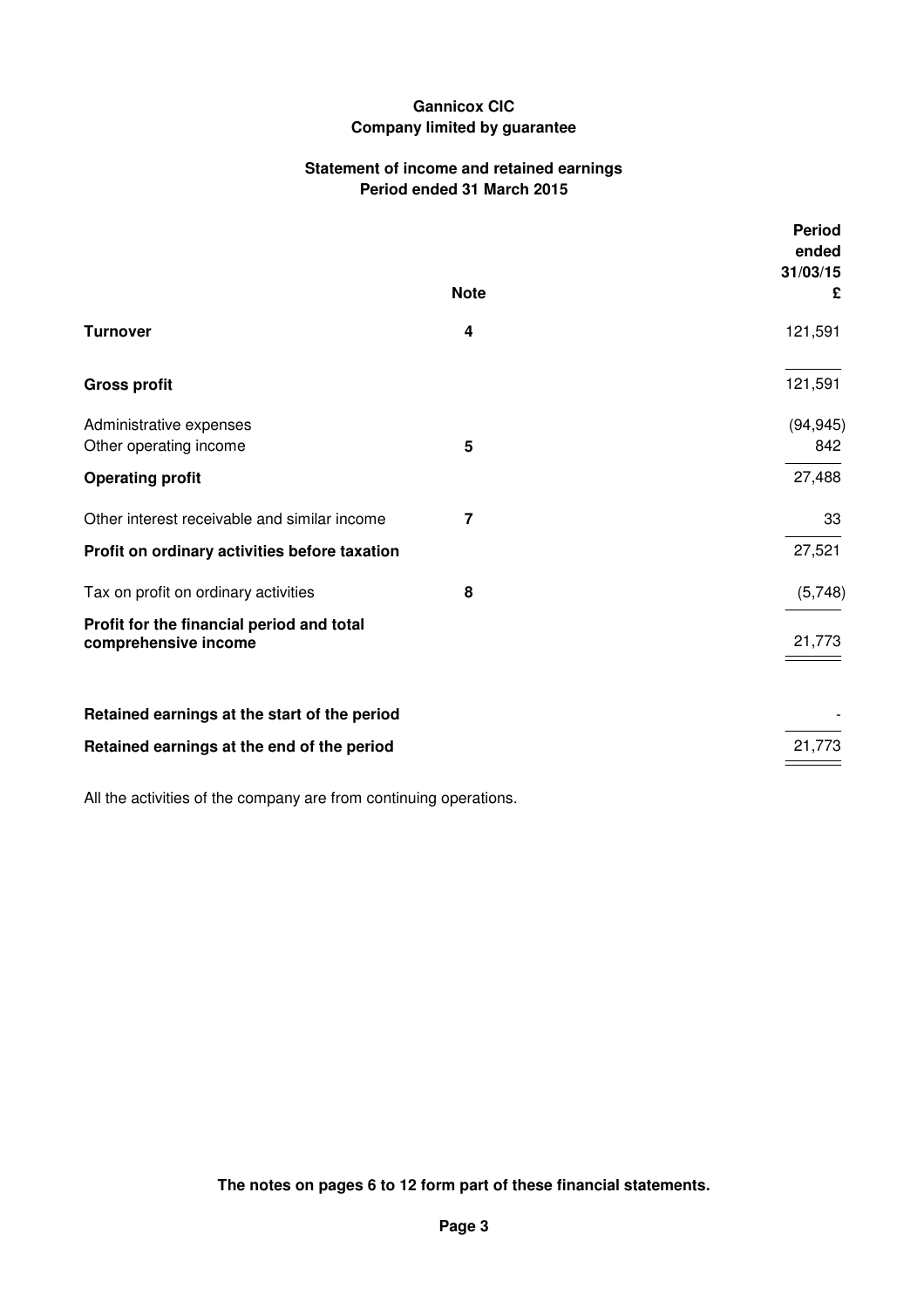### **Statement of financial position 31 March 2015**

|                                              |             | <b>Period</b><br>ended<br>31/03/15 |        |
|----------------------------------------------|-------------|------------------------------------|--------|
|                                              | <b>Note</b> | £                                  | £      |
| <b>Fixed assets</b>                          |             |                                    |        |
| Tangible assets                              | 9           | 5,325                              |        |
|                                              |             |                                    | 5,325  |
| <b>Current assets</b>                        |             |                                    |        |
| <b>Debtors</b>                               | 10          | 11,669                             |        |
| Cash at bank and in hand                     |             | 23,252                             |        |
|                                              |             | 34,921                             |        |
| <b>Creditors: amounts falling due</b>        |             |                                    |        |
| within one year                              | 11          | (18, 473)                          |        |
| <b>Net current assets</b>                    |             |                                    | 16,448 |
| <b>Total assets less current liabilities</b> |             |                                    | 21,773 |
|                                              |             |                                    |        |
| <b>Net assets</b>                            |             |                                    | 21,773 |
| <b>Capital and reserves</b>                  |             |                                    |        |
| Profit and loss account                      |             |                                    | 21,773 |
| <b>Members funds</b>                         |             |                                    | 21,773 |

For the period ending 31 March 2015 the company was entitled to exemption from audit under section 477 of the Companies Act 2006 relating to small companies.

Directors responsibilities:

- The members have not required the company to obtain an audit of its financial statements for the period in question in accordance with section 476;
- The directors acknowledge their responsibilities for complying with the requirements of the Act with respect to accounting records and the preparation of financial statements.

These financial statements have been prepared in accordance with the provisions applicable to companies subject to the small companies' regime.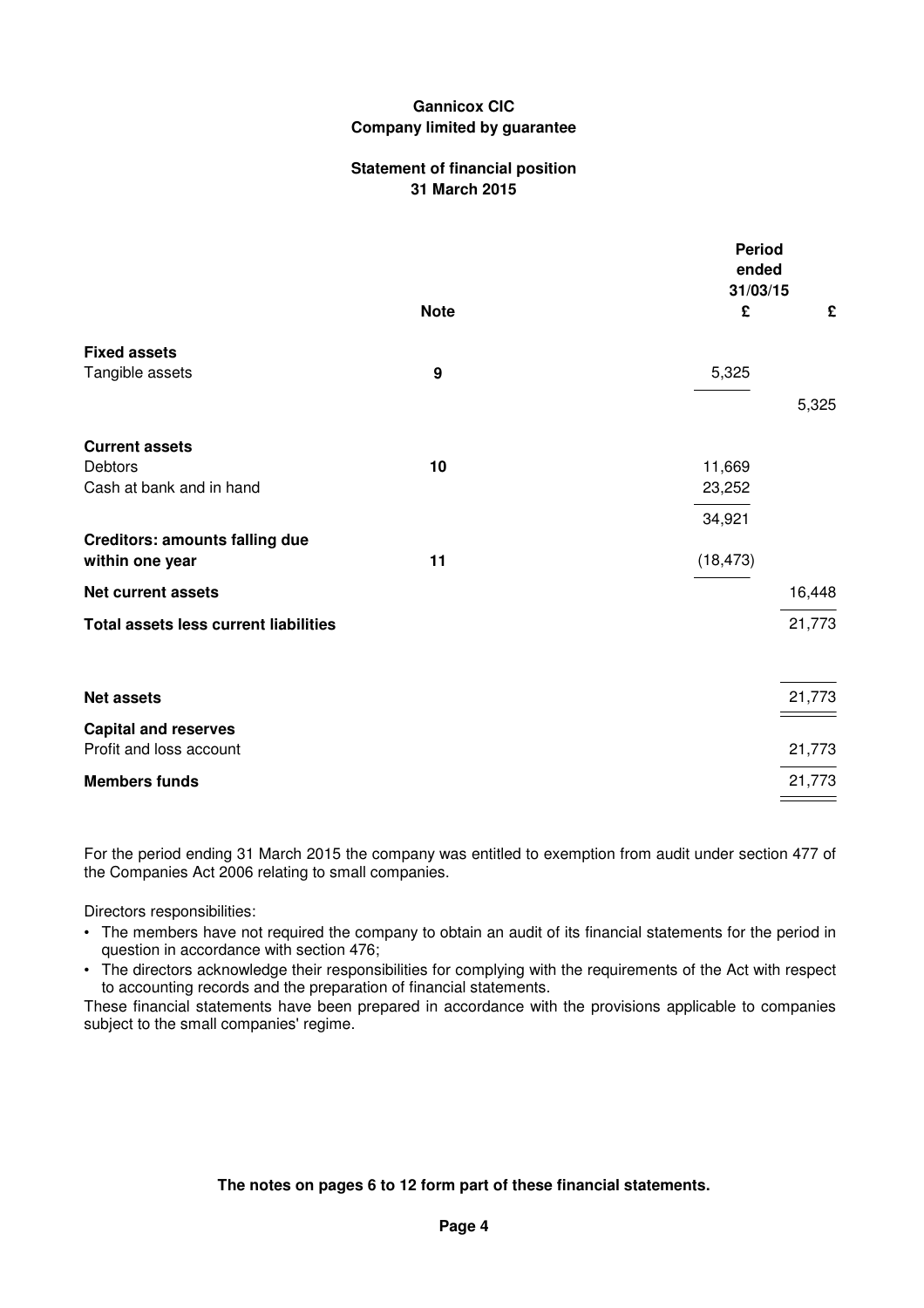## **Statement of financial position (continued) 31 March 2015**

These financial statements were approved by the board of directors and authorised for issue on 9 September 2015, and are signed on behalf of the board by:

W Steffen Director

Company registration number: 9010489

**The notes on pages 6 to 12 form part of these financial statements.**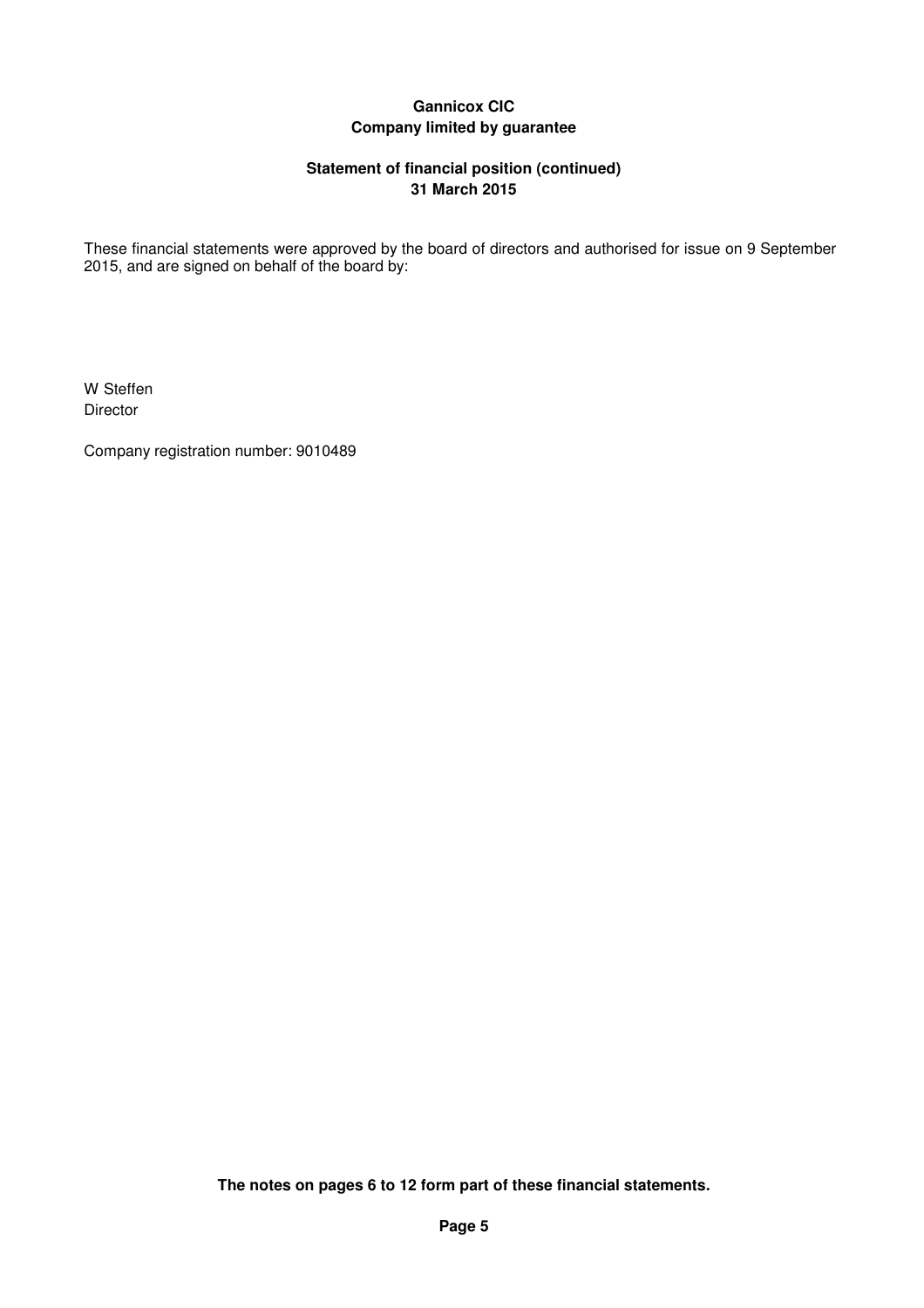## **Notes to the financial statements Period ended 31 March 2015**

## **1. Statement of compliance**

These financial statements have been prepared in compliance with FRS 102, 'The Financial Reporting Standard applicable in the UK and the Republic of Ireland'.

### **2. Accounting policies**

### **Basis of preparation**

The financial statements have been prepared on the historical cost basis, as modified by the revaluation of certain financial assets and liabilities and investment properties measured at fair value through profit or loss.

The financial statements are prepared in sterling, which is the functional currency of the entity.

## **Turnover**

Turnover is measured at the fair value of the consideration received or receivable for goods supplied and services rendered, net of discounts and Value Added Tax.

Revenue from the sale of goods is recognised when the significant risks and rewards of ownership have transferred to the buyer, usually on despatch of the goods; the amount of revenue can be measured reliably; it is probable that the associated economic benefits will flow to the entity and the costs incurred or to be incurred in respect of the transactions can be measured reliably.

Revenue from the rendering of services is measured by reference to the stage of completion of the service transaction at the end of the reporting period provided that the outcome can be reliably estimated. When the outcome cannot be reliably estimated, revenue is recognised only to the extent that expenses recognised are recoverable.

### **Taxation**

The taxation expense represents the aggregate amount of current and deferred tax recognised in the reporting period. Tax is recognised in the statement of comprehensive income, except to the extent that it relates to items recognised in other comprehensive income or directly in capital and reserves. In this case, tax is recognised in other comprehensive income or directly in capital and reserves, respectively.

Current tax is recognised on taxable profit for the current and past periods. Current tax is measured at the amounts of tax expected to pay or recover using the tax rates and laws that have been enacted or substantively enacted at the reporting date.

Deferred tax is recognised in respect of all timing differences at the reporting date. Unrelieved tax losses and other deferred tax assets are recognised to the extent that it is probable that they will be recovered against the reversal of deferred tax liabilities or other future taxable profits. Deferred tax is measured using the tax rates and laws that have been enacted or substantively enacted by the reporting date that are expected to apply to the reversal of the timing difference.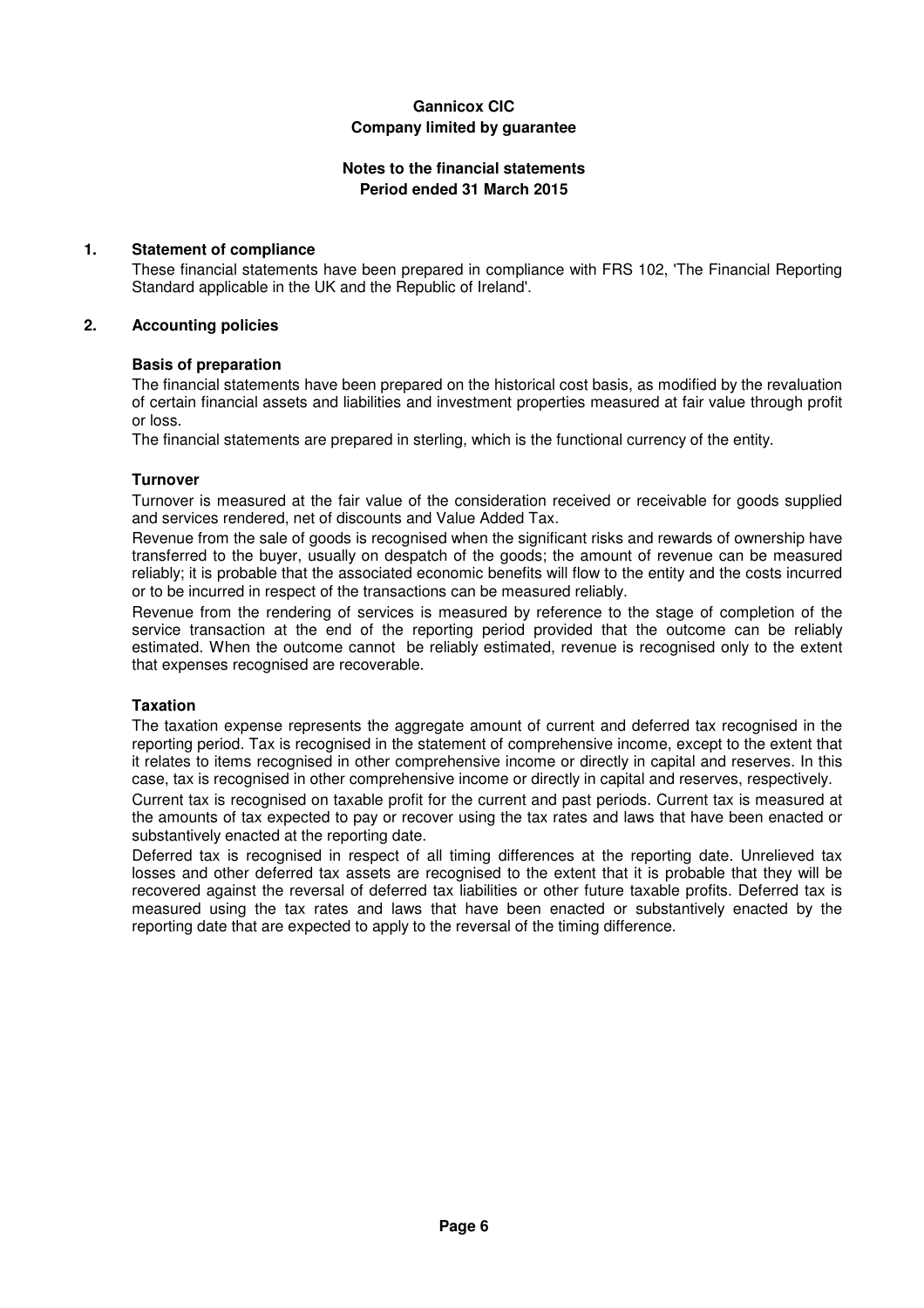## **Notes to the financial statements (continued) Period ended 31 March 2015**

### **Tangible assets**

Tangible assets are initially recorded at cost, and are subsequently stated at cost less any accumulated depreciation and impairment losses.

Any tangible assets carried at revalued amounts are recorded at the fair value at the date of revaluation less any subsequent accumulated depreciation and subsequent accumulated impairment losses.

An increase in the carrying amount of an asset as a result of a revaluation, is recognised in other comprehensive income and accumulated in capital and reserves, except to the extent it reverses a revaluation decrease of the same asset previously recognised in profit or loss. A decrease in the carrying amount of an asset as a result of revaluation is recognised in other comprehensive income to the extent of any previously recognised revaluation increase accumulated in capital and reserves in respect of that asset. Where a revaluation decrease exceeds the accumulated revaluation gains accumulated in capital and reserves in respect of that asset, the excess shall be recognised in profit or loss.

#### **Depreciation**

Depreciation is calculated so as to write off the cost or valuation of an asset, less its residual value, over the useful economic life of that asset as follows:

Motor vehicles **Accord 25%** reducing balance

If there is an indication that there has been a significant change in depreciation rate, useful life or residual value of tangible assets, the depreciation is revised prospectively to reflect the new estimates.

#### **Impairment**

A review for indicators of impairment is carried out at each reporting date, with the recoverable amount being estimated where such indicators exist. Where the carrying value exceeds the recoverable amount, the asset is impaired accordingly. Prior impairments are also reviewed for possible reversal at each reporting date.

When it is not possible to estimate the recoverable amount of an individual asset, an estimate is made of the recoverable amount of the cash-generating unit to which the asset belongs. The cash-generating unit is the smallest identifiable group of assets that includes the asset and generates cash inflows that are largely independent of the cash inflows from other assets or groups of assets.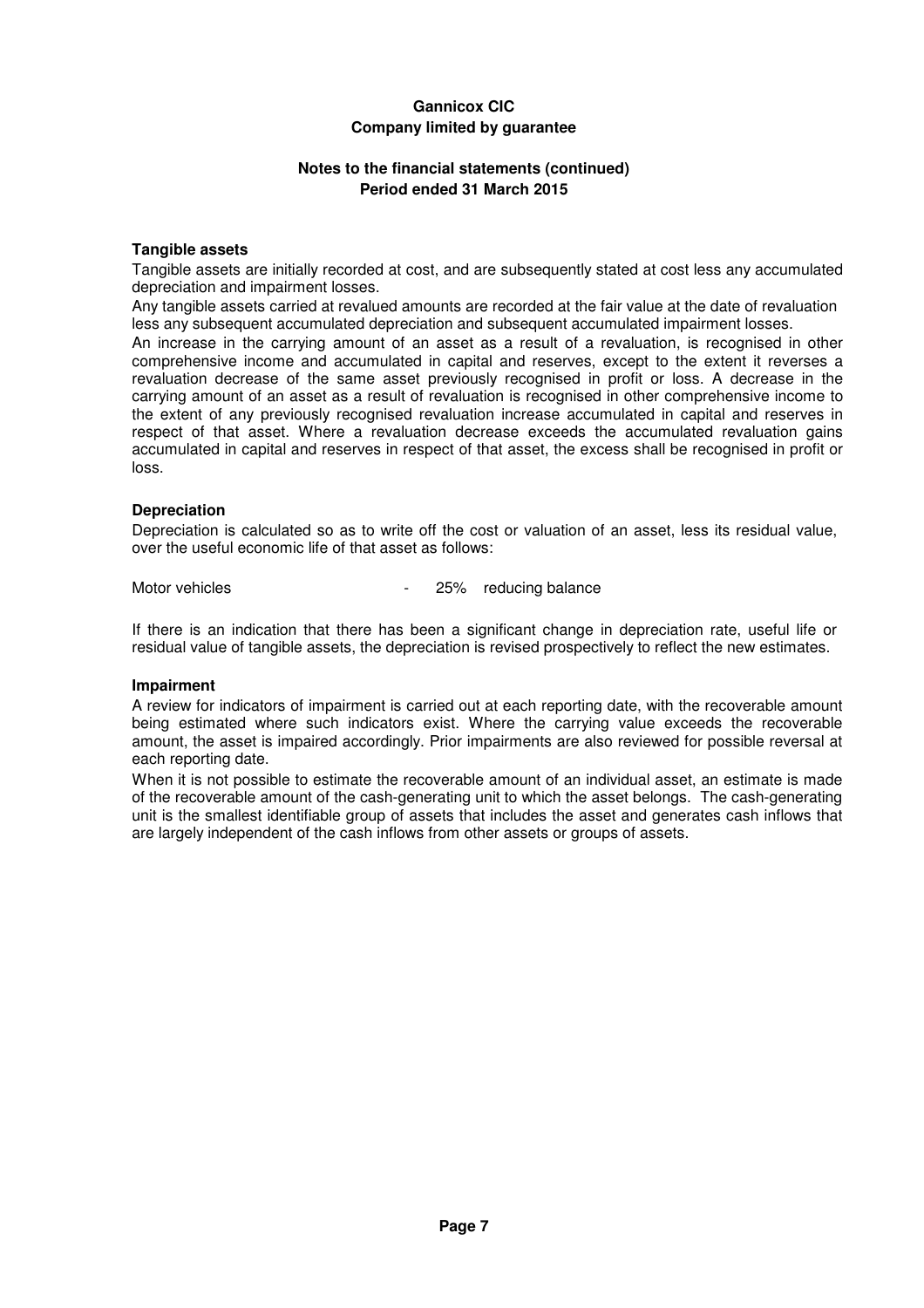### **Notes to the financial statements (continued) Period ended 31 March 2015**

#### **Financial instruments**

A financial asset or a financial liability is recognised only when the company becomes a party to the contractual provisions of the instrument.

Basic financial instruments are initially recognised at the transaction price, unless the arrangement constitutes a financing transaction, where it is recognised at the present value of the future payments discounted at a market rate of interest for a similar debt instrument.

Debt instruments are subsequently measured at amortised cost.

Where investments in non-convertible preference shares and non-puttable ordinary shares or preference shares are publicly traded or their fair value can otherwise be measured reliably, the investment is subsequently measured at fair value with changes in fair value recognised in profit or loss. All other such investments are subsequently measured at cost less impairment.

Other financial instruments, including derivatives, are initially recognised at fair value, unless payment for an asset is deferred beyond normal business terms or financed at a rate of interest that is not a market rate, in which case the asset is measured at the present value of the future payments discounted at a market rate of interest for a similar debt instrument.

Other financial instruments are subsequently measured at fair value, with any changes recognised in profit or loss, with the exception of hedging instruments in a designated hedging relationship.

Financial assets that are measured at cost or amortised cost are reviewed for objective evidence of impairment at the end of each reporting date. If there is objective evidence of impairment, an impairment loss is recognised in profit or loss immediately.

For all equity instruments regardless of significance, and other financial assets that are individually significant, these are assessed individually for impairment. Other financial assets or either assessed individually or grouped on the basis of similar credit risk characteristics.

Any reversals of impairment are recognised in profit or loss immediately, to the extent that the reversal does not result in a carrying amount of the financial asset that exceeds what the carrying amount would have been had the impairment not previously been recognised.

### **3. Limited by guarantee**

The Liability of each member is limited to £1.

#### **4. Turnover**

Turnover arises from:

|                       | <b>Period</b> |
|-----------------------|---------------|
|                       | ended         |
|                       | 31/03/15      |
|                       | £             |
| Rendering of services | 121,591       |

#### **5. Other operating income**

|                        | Period   |
|------------------------|----------|
|                        | ended    |
|                        | 31/03/15 |
|                        | £        |
| Other operating income | 842      |
|                        |          |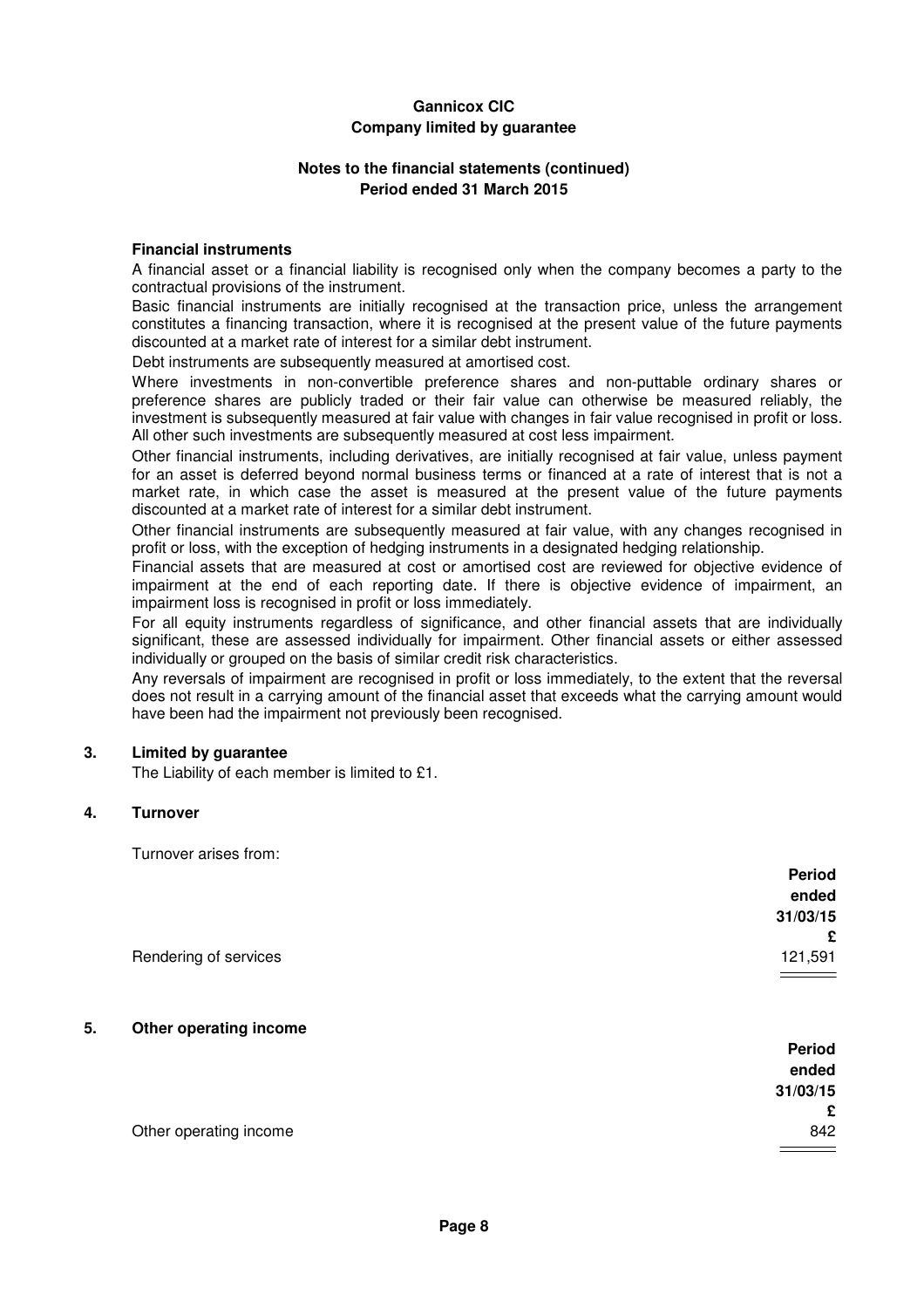## **Notes to the financial statements (continued) Period ended 31 March 2015**

## **6. Directors remuneration**

The directors aggregate remuneration in respect of qualifying services was:

|    |                                                             | <b>Period</b> |
|----|-------------------------------------------------------------|---------------|
|    |                                                             | ended         |
|    |                                                             | 31/03/15      |
|    |                                                             | £             |
|    | Sums paid to third parties in respect of directors services | 902           |
|    |                                                             | 902           |
|    |                                                             |               |
| 7. | Other interest receivable and similar income                |               |

## **Period ended 31/03/15 £** Bank deposits 33

 $\qquad \qquad =\qquad$ 

**Page 9**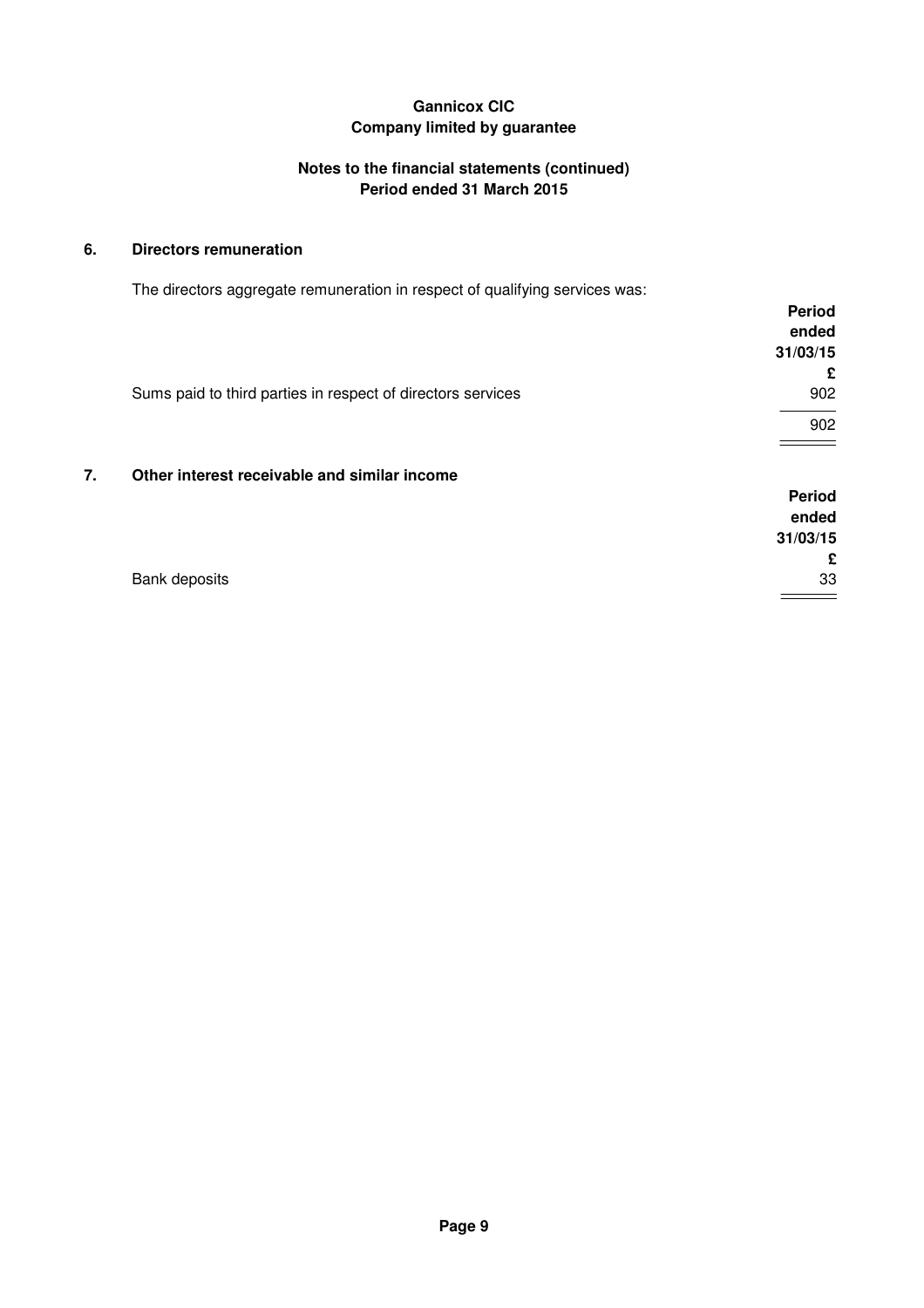## **Notes to the financial statements (continued) Period ended 31 March 2015**

## **8. Tax on profit on ordinary activities**

### **Major components of tax expense**

|                                      | <b>Period</b> |
|--------------------------------------|---------------|
|                                      | ended         |
|                                      | 31/03/15      |
|                                      | £             |
| <b>Current tax:</b>                  |               |
| UK current tax expense               | 5,748         |
| Tax on profit on ordinary activities | 5,748         |
|                                      |               |

#### **Reconciliation of tax expense**

The tax assessed on the profit on ordinary activities for the period is higher than the standard rate of corporation tax in the UK of 20 % .

A reconciliation is given below:

|                                                                                               | <b>Period</b><br>ended<br>31/03/15 |
|-----------------------------------------------------------------------------------------------|------------------------------------|
| Profit on ordinary activities before taxation                                                 | 27,521                             |
| Profit on ordinary activities by rate of tax<br>Effect of capital allowances and depreciation | 5,504<br>244                       |
| Tax on profit on ordinary activities                                                          | 5,748                              |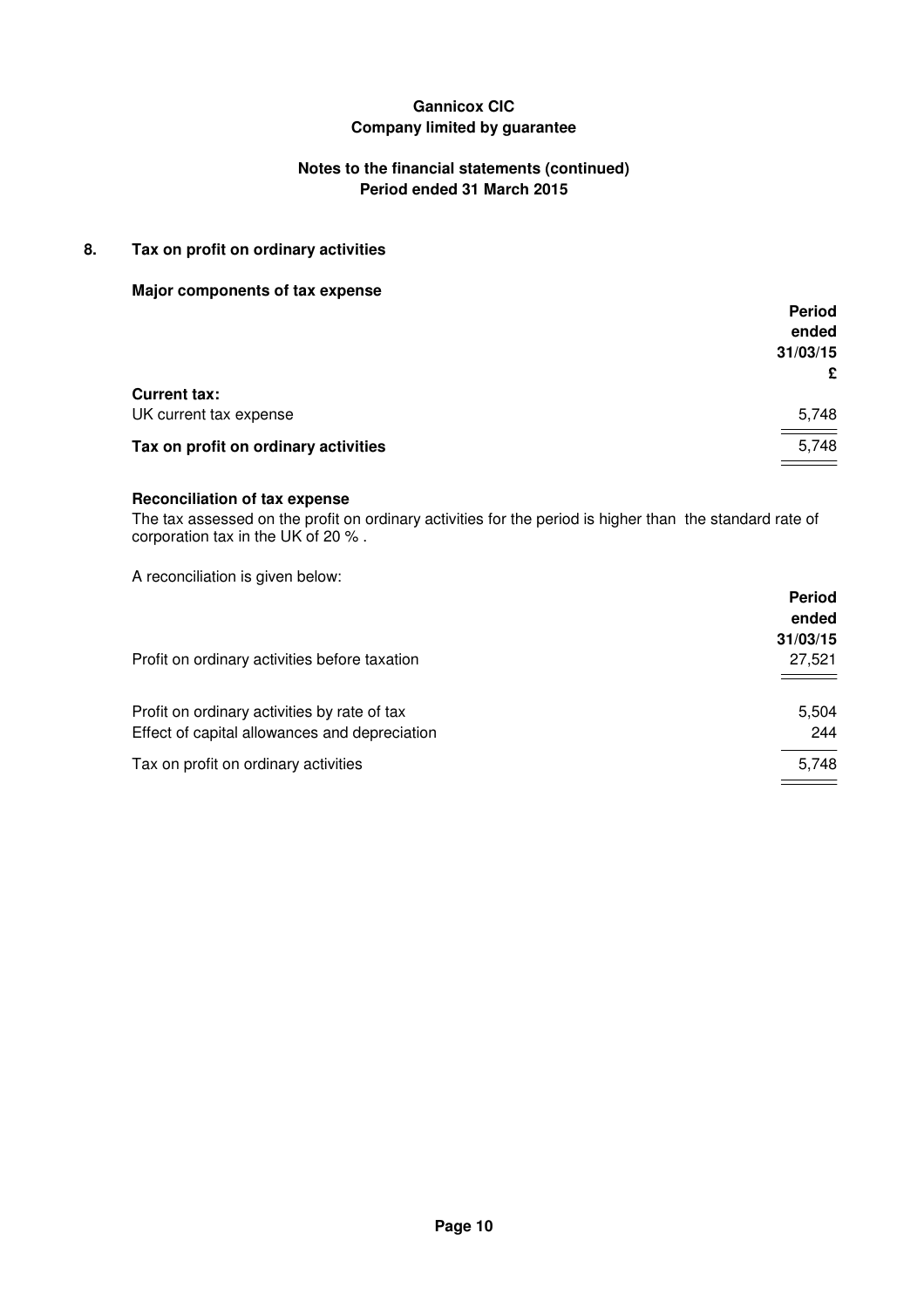## **Notes to the financial statements (continued) Period ended 31 March 2015**

## **9. Tangible assets**

|                        | Motor<br>vehicles |
|------------------------|-------------------|
|                        | £                 |
| Cost                   |                   |
| At 24 April 2014       |                   |
| Additions              | 7,100             |
| At 31 March 2015       | 7,100             |
| <b>Depreciation</b>    |                   |
| At 24 April 2014       |                   |
| Charge for the year    | 1,775             |
| At 31 March 2015       | 1,775             |
| <b>Carrying amount</b> |                   |
| At 31 March 2015       | 5,325             |
|                        |                   |

# **10. Debtors**

| ------                         | <b>Period</b><br>ended |
|--------------------------------|------------------------|
|                                | 31/03/15               |
|                                | £                      |
| Trade debtors                  | 10,922                 |
| Prepayments and accrued income | 747                    |
|                                | 11,669                 |

## **11. Creditors: amounts falling due within one year**

|                                 | <b>Period</b> |
|---------------------------------|---------------|
|                                 | ended         |
|                                 | 31/03/15      |
|                                 | £             |
| Trade creditors                 | 5,517         |
| Accruals and deferred income    | 6,801         |
| Corporation tax                 | 5,748         |
| Social security and other taxes | 407           |
|                                 | 18,473        |
|                                 |               |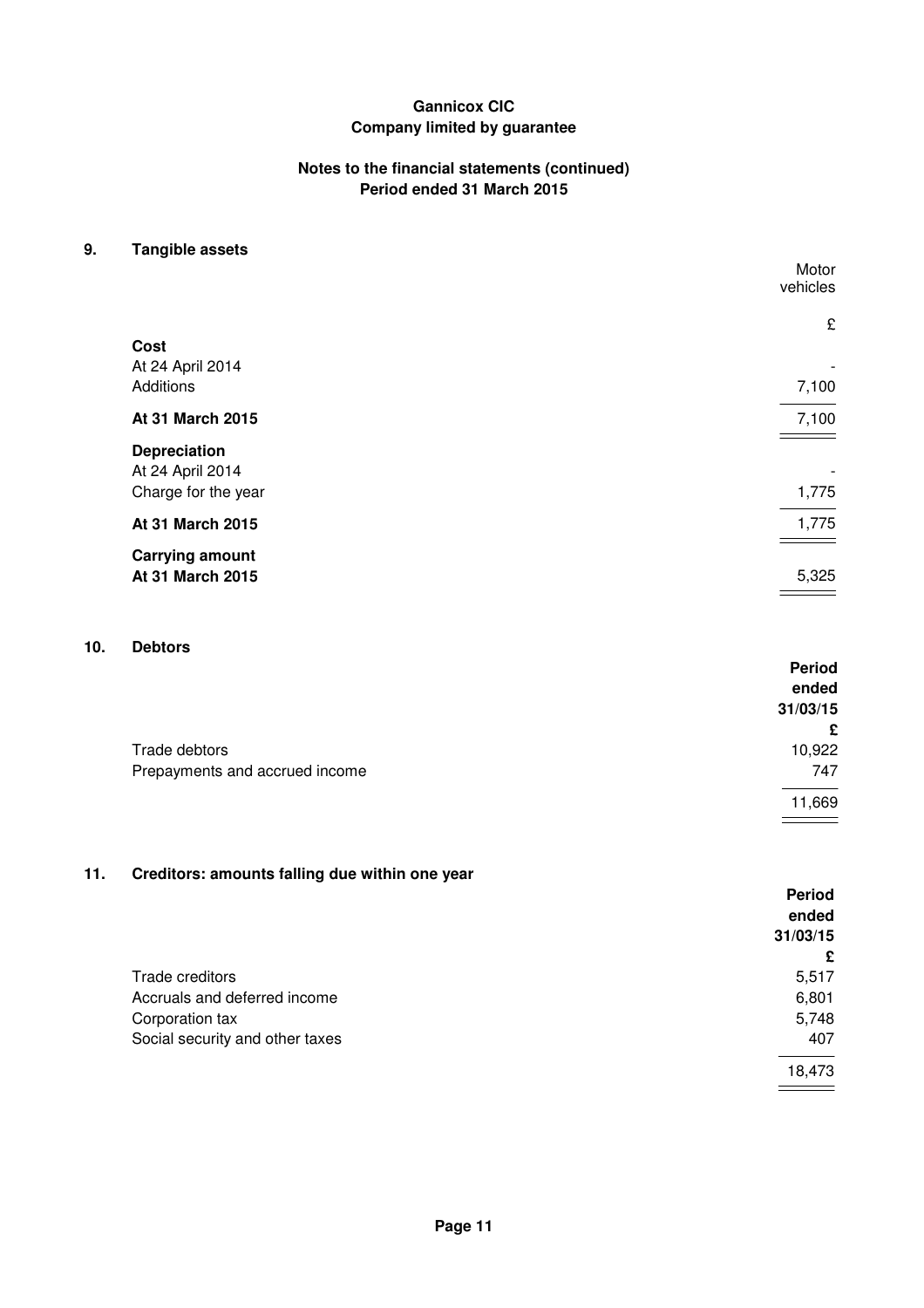## **Notes to the financial statements (continued) Period ended 31 March 2015**

## **12. Related party transactions**

The directors P Curwen and Mrs T Curwen were directors of St Luke's Trust a charity with which Gannicox CIC has a lease for part of Gannicox House.

## **13. Controlling party**

The company has no controlling party.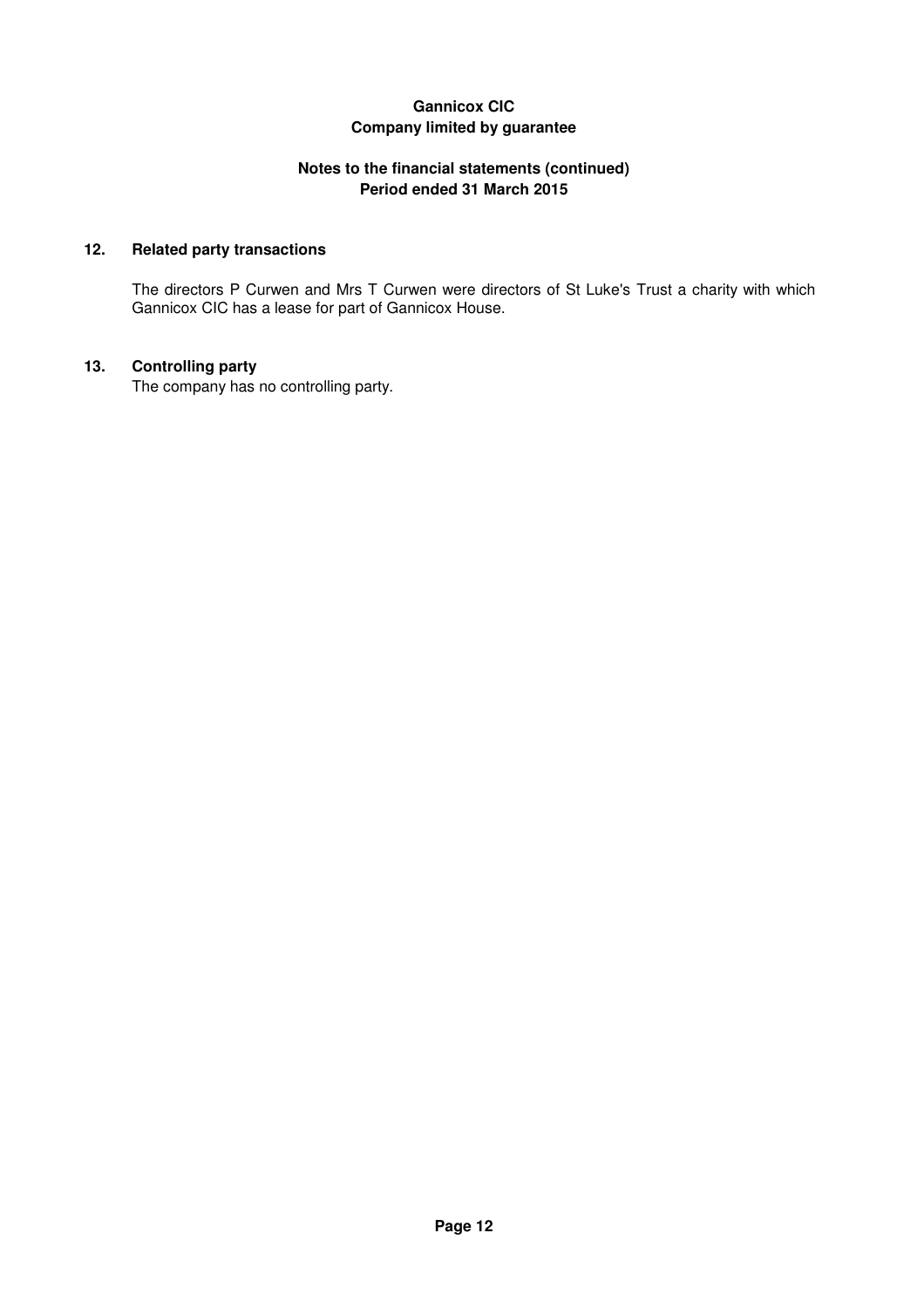## **Detailed income statement Period ended 31 March 2015**

|                                               | <b>Period</b><br>ended<br>31 March 2015<br>2015<br>£ |
|-----------------------------------------------|------------------------------------------------------|
| <b>Turnover</b>                               |                                                      |
| Sales                                         | 121,591                                              |
|                                               | 121,591                                              |
| <b>Gross profit</b>                           | 121,591                                              |
| <b>Overheads</b>                              |                                                      |
| Administrative expenses                       | (94, 945)                                            |
|                                               | (94, 945)                                            |
| Other operating income                        |                                                      |
| Fees received as other operating income       | 842                                                  |
|                                               | 842                                                  |
| <b>Operating profit</b>                       | 27,488                                               |
| Other interest receivable and similar income  | 33                                                   |
| Profit on ordinary activities before taxation | 27,521                                               |